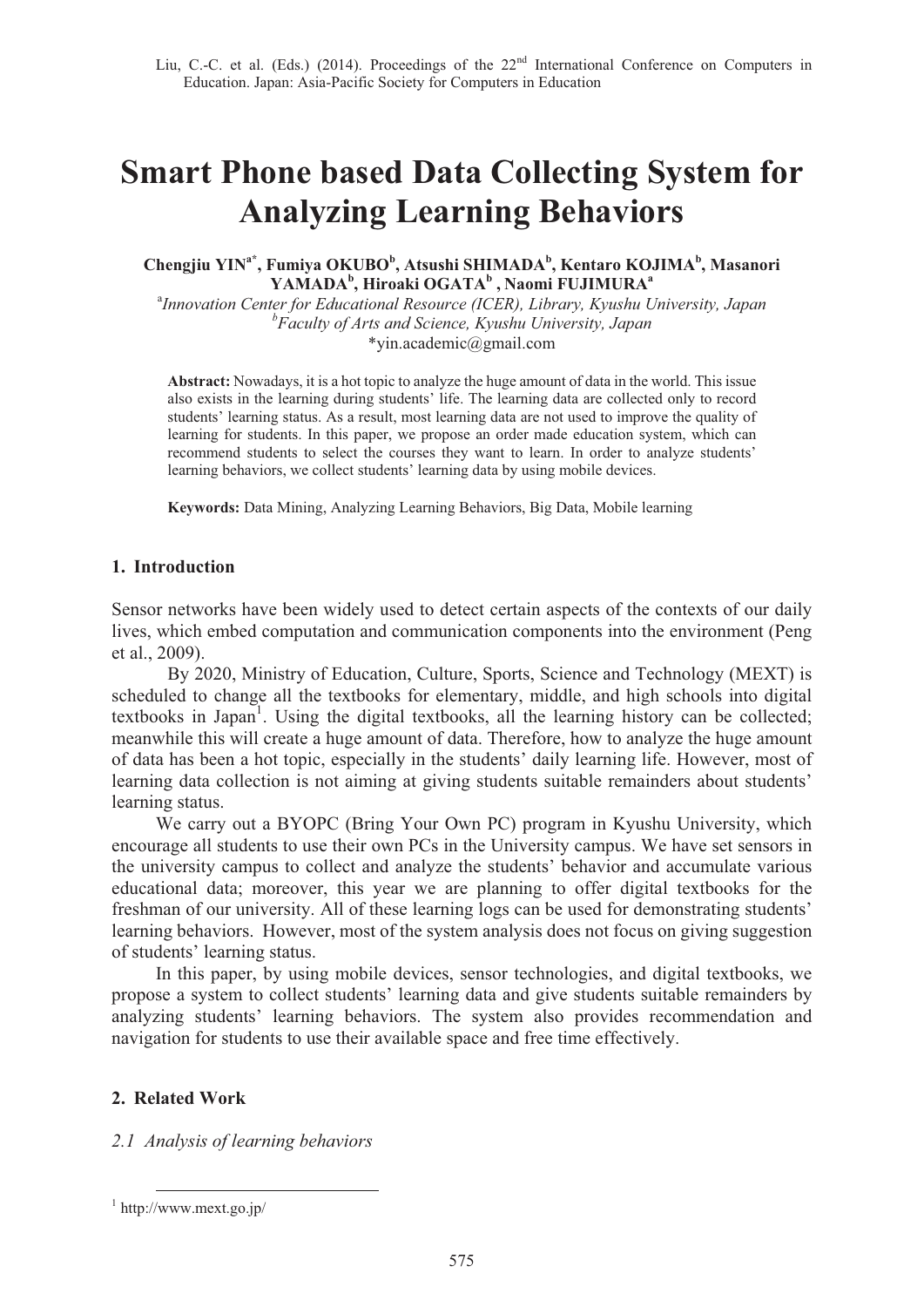Nowadays, many of studies are focusing to analyze student web-based learning behaviors. For example, Hwang et al. (2008) proposed to use Meta-Analyzer to assist the teachers to analyze student web-searching behaviors while they are using search engines for problem solving. Tsai at al. (2011) explored the correlates among teachers' epistemological beliefs concerning Internet environments, their web search strategies and search outcomes.

We can use our system to analyze students' learning behaviors and make students to remind their their learning status.

## *2.2 Open Educational Resources*

Open educational resources (OERs), such as OCW, Moocs, have been widely documented recently. Learners can freely access these learning resources anytime and anywhere. Compared with OERs, traditional educational resources, such as books, textbooks, or their learning contents cannot easily be accessed in online. There are many difficulties in verifying the educational effectiveness with the traditional educational resources and supporting group learning.

Although there are various types of traditional learning resources, there is no research about measurement of the educational effects with those traditional learning resources.

## **3. System Overview**

Students can use the various educational resources in many kinds of e-learning systems, and their learning history will be recorded by those systems.



Fig 1. System overview.

As shown in the Fig. 1, many kinds of sensors are set in the campus of Kyushu University, in order to measure and visualize the learning effectiveness; our mobile system is used to collect and analyze various kinds of learning logs. Based on the analyzing results, the system provides recommendation and navigation for the users.

As for the experiment, we use not only the static data such as learning history and performance, but also the activity log such as the operation log of digital textbooks obtained from the camera or video sensors arranged on campus.